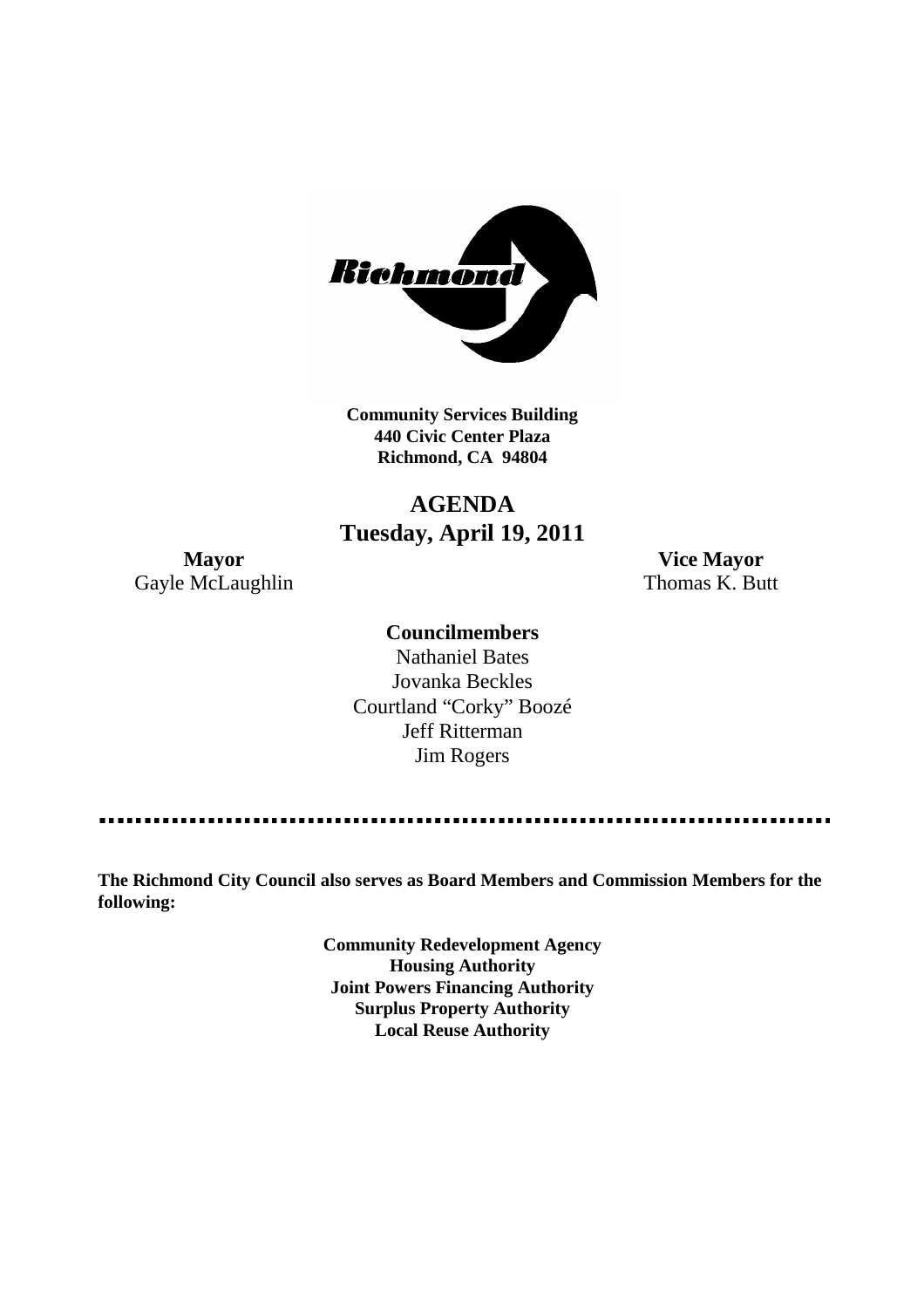# **MEETING PROCEDURES**

The City of Richmond encourages community participation at its City Council meetings and has established procedures that are intended to accommodate public input in a timely and time-sensitive way. As a courtesy to all members of the public who wish to participate in City Council meetings, please observe the following procedures:

**PUBLIC COMMENT ON AGENDA ITEMS:** Anyone who desires to address the City Council on items appearing on the agenda must complete and file a pink speaker's card with the City Clerk **prior** to the City Council's consideration of the item. Once the City Clerk has announced the item and discussion has commenced, no person shall be permitted to speak on the item other than those persons who have submitted their names to the City Clerk. Your name will be called when the item is announced for discussion. **Each speaker will be allowed TWO (2) MINUTES to address the City Council on NON-PUBLIC HEARING items listed on the agenda.**

**OPEN FORUM FOR PUBLIC COMMENT:** Individuals who would like to address the City Council on matters not listed on the agenda or on **Presentations, Proclamations and Commendations, Report from the City Attorney, or Reports of Officers** may do so under Open Forum. All speakers must complete and file a pink speaker's card with the City Clerk **prior** to the commencement of Open Forum. **The amount of time allotted to individual speakers shall be determined based on the number of persons requesting to speak during this item. The time allocation for each speaker will be as follows: 15 or fewer speakers, a maximum of 2 minutes; 16 to 24 speakers, a maximum of 1 and one-half minutes; and 25 or more speakers, a maximum of 1 minute.**

#### **SPEAKERS ARE REQUESTED TO OCCUPY THE RESERVED SEATS IN THE FRONT ROW BEHIND THE SPEAKER'S PODIUM AS THEIR NAME IS ANNOUNCED BY THE CITY CLERK.**

**CONSENT CALENDAR:** Consent Calendar items are considered routine and will be enacted, approved or adopted by one motion unless a request for removal for discussion or explanation is received from the audience or the City Council. A member of the audience requesting to remove an item from the Consent Calendar must complete and file a speaker's card with the City Clerk **prior to the City Council's consideration of Agenda Review.** An item removed from the Consent Calendar may be placed anywhere on the agenda following the City Council's agenda review.

*The City Council's adopted Rules of Procedure recognize that debate on policy is healthy; debate on personalities is not. The Chairperson has the right and obligation to cut off discussion that is too personal, too loud, or too crude.*

**\*\*\*\*\*\*\*\*\*\*\*\*\*\*\*\*\*\*\*\*\*\*\*\*\*\*\*\*\*\*\*\*\*\*\*\*\*\*\*\*\*\*\*\*\*\*\*\*\*\*\*\*\*\*\*\*\*\***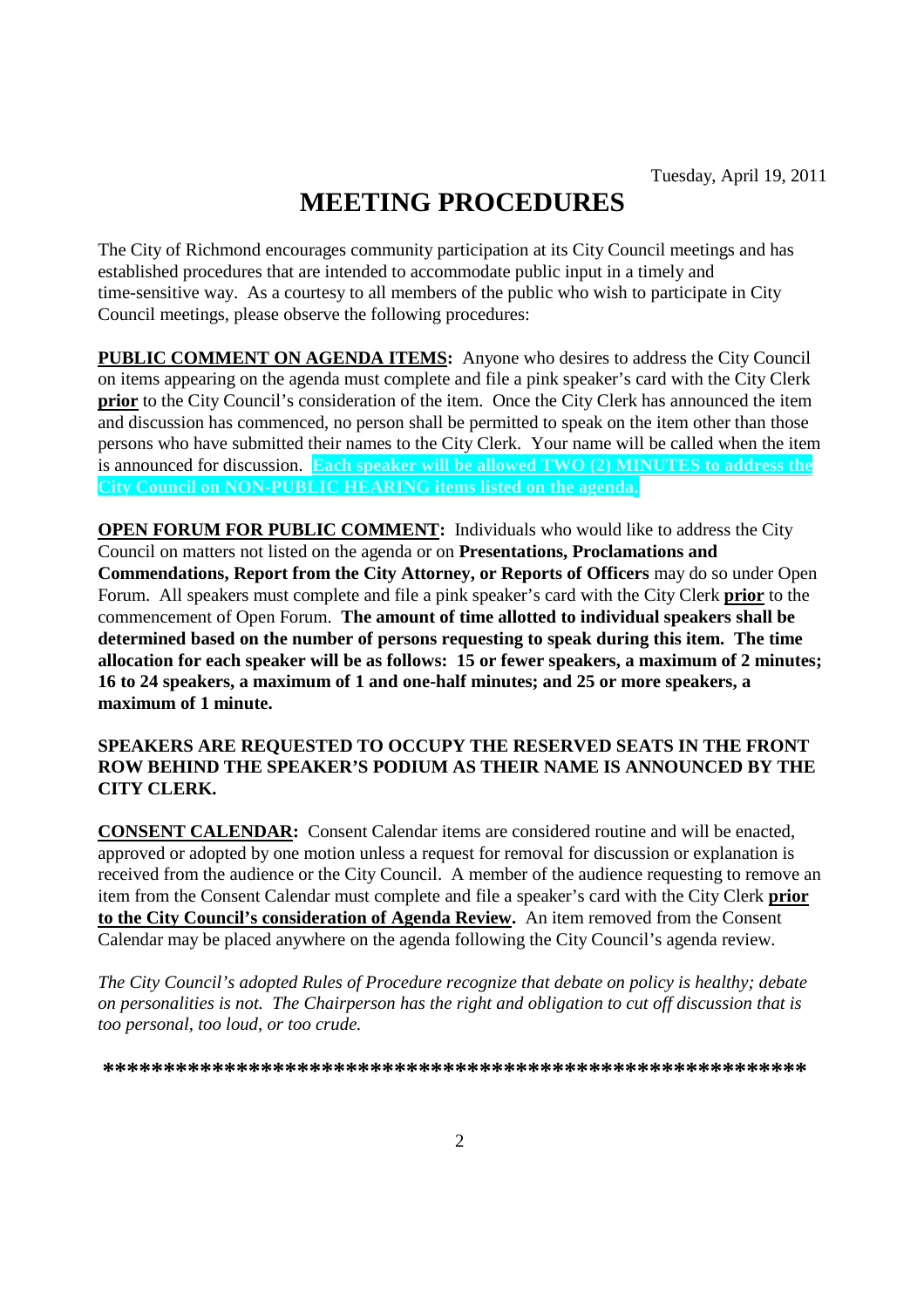# **JOINT MEETING OF THE RICHMOND REDEVELOPMENT AGENCY/RICHMOND CITY COUNCIL**

#### 6:30 p.m.

#### **PLEDGE TO THE FLAG**

**A. ROLL CALL**

#### **B. STATEMENT OF CONFLICT OF INTEREST**

- **C. OPEN FORUM FOR PUBLIC COMMENT**
- **D. AGENDA REVIEW**

#### **E. PRESENTATIONS, PROCLAMATIONS, AND COMMENDATIONS**

- **E-1.** Proclamation honoring outgoing Housing Advisory Commission Chairperson Anntheia Farr - Mayor's Office (Mayor McLaughlin 620-6503).
- **E-2.** Proclamation recognizing April as Sexual Assault Awareness Month Mayor's Office (Mayor McLaughlin 620-6503).

#### **F. REPORT FROM THE CITY ATTORNEY OF FINAL DECISIONS MADE AND NON-CONFIDENTIAL DISCUSSIONS HELD DURING CLOSED SESSION**

#### **G. REDEVELOPMENT AGENCY BOARD CONSENT CALENDAR**

**G-1.** ADOPT a resolution authorizing the execution of a 10-year Master Agreement and Program Supplements with the California Department of Transportation providing for access to transit funding from several funding sources, including the Traffic Congestion Relief Program ("TCRP") and the State Transportation Improvement Program ("STIP"), for funding of Redevelopment Agency sponsored transit projects - Richmond Community Redevelopment Agency (Steve Duran/Alan Wolken 307-8140).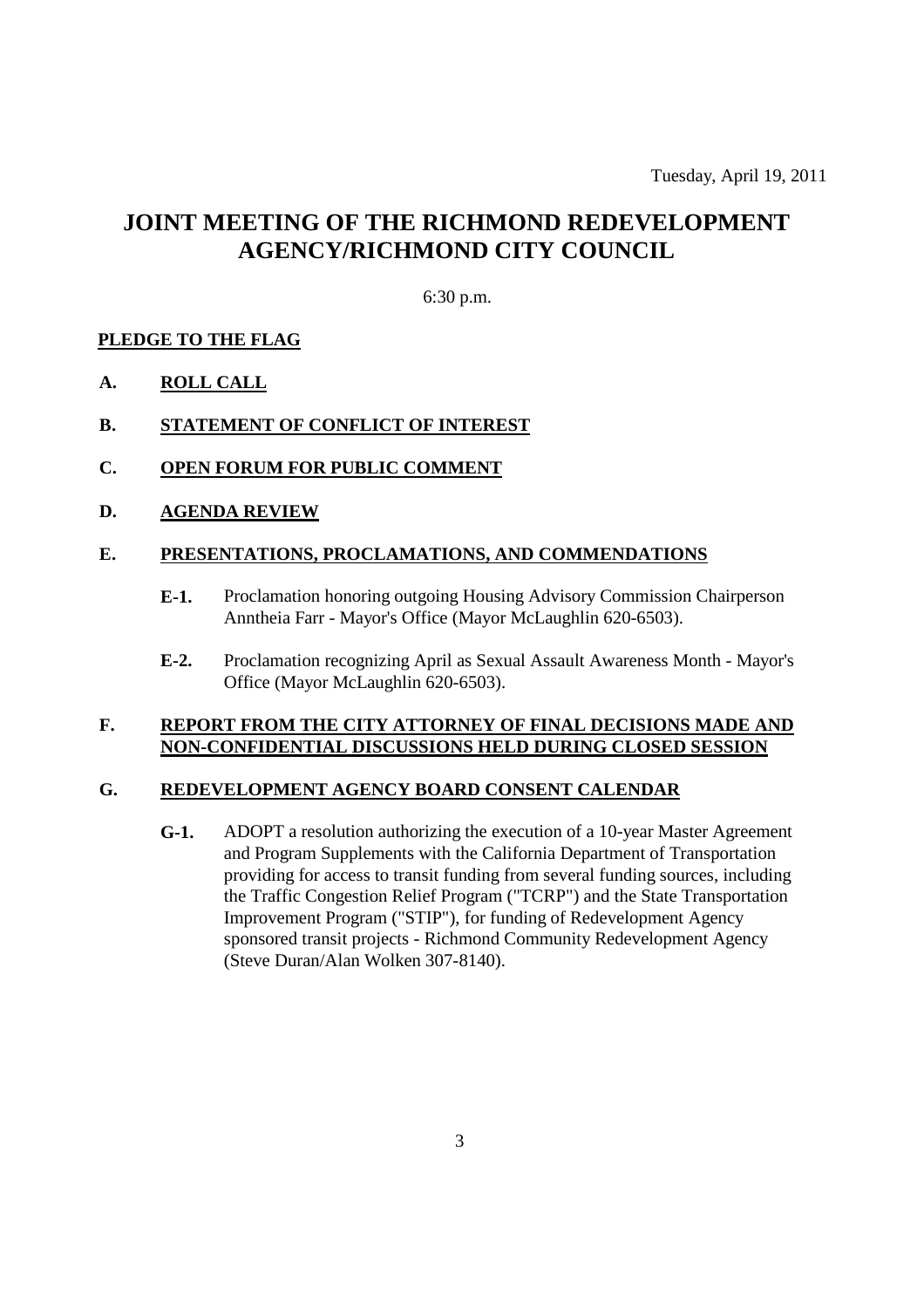#### **H. CITY COUNCIL CONSENT CALENDAR**

- **H-1.** APPROVE a contract with the Richmond Police Activities League (RPAL) to provide client services to address the issue of gang violence in Richmond in an amount not to exceed \$174,000 and for a term from April 1, 2011, through March 30, 2012 (This item was not reviewed by the Finance Standing Committee due to cancellation of its April 1, 2011, meeting) - Office of Neighborhood Safety (DeVone Boggan 620-5422).
- **H-2.** APPROVE an amendment to the contract with Burke, Williams, & Sorensen, LLP for legal representation in the lawsuit Jandali vs. City of Richmond, increasing the contract amount by \$15,000 for a total of \$25,000 - City Attorney's Office (Randy Riddle 620-6509).
- **H-3.** APPROVE a contract with West Yost & Associates to conduct a flow study concerning how to eliminate the use of the overflow structures during storm events for sanitary sewer overflows at Harbour Way South and Wright Avenue, and to determine areas of high inflow and infiltration during dry weather at high tide in an amount not to exceed \$50,000 - Engineering Services (Edric Kwan/ Chad Davisson 620-5486).
- **H-4.** ADOPT a joint resolution of the City Council and the Surplus Property Authority of the City of Richmond approving a lease with the General Services Administration, for the National Park Service (NPS), for the storage of the vessel Wapama at Graving Dock No. 3. The term is for five years at a lease rate of \$7,500 per month with a 5% increase after the first two years - Port (Jim Matzorkis 215-4600).
- **H-5.** ADOPT a resolution amending the City of Richmond's Position Classification Plan to add the new classification of Wastewater/Stormwater Manager. This position will replace the existing three-year term position of Wastewater Contract Administrator - Human Resources Management Department (Leslie Knight 620- 6600).
- **H-6.** INTRODUCE an ordinance (first reading) establishing the wages, salary, and compensation for the new classification of Wastewater/Stormwater Manager (Salary Range No. 071A: \$9,240 - \$11,232/month). This position will replace the existing three-year term position of Wastewater Contract Administrator - Human Resources Management Department (Leslie Knight 620-6600).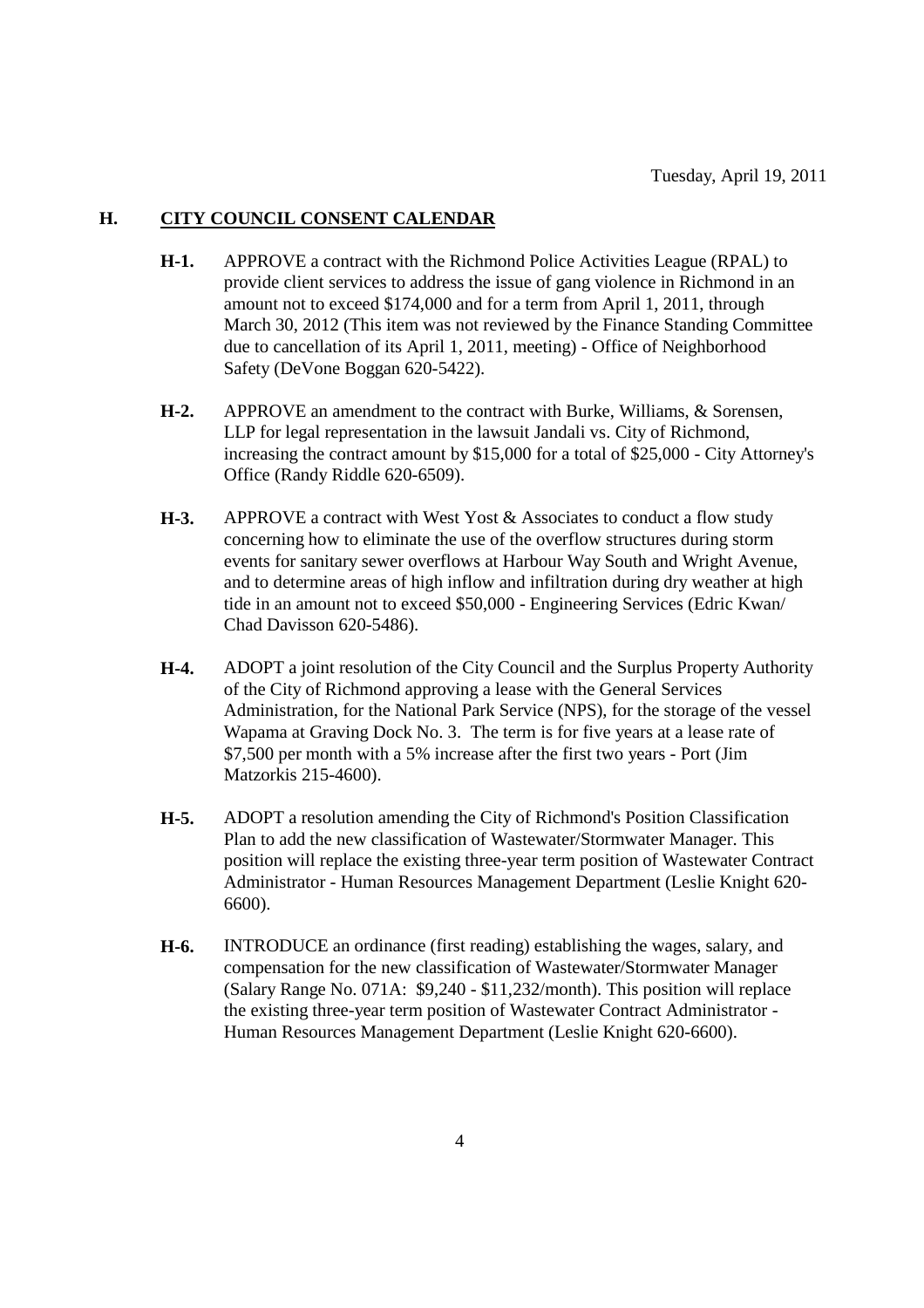- **H-7.** APPROVE a contract with Brookside Health Community Health Center, Inc. to provide health screening services for RichmondBUILD Green Careers Academy participants. The contract amount will not exceed \$36,627 and the contract term will be April 19, 2011, through December 31, 2011 - Employment and Training Department (Sal Vaca/Fred Lucero 307-8059).
- **H-8.** ACCEPT the project funding from East Bay Municipal Utility District (EBMUD) in the approximate amount of \$235,000, to reimburse the City for the cost of work completed on EBMUD's facilities related to the Carlson Boulevard Project, and APPROPRIATE these funds to the project construction budget - Engineering Services Department (Edric Kwan 621-1825).
- **H-9.** APPROVE a contract with DP Security Services, LLC to provide unarmed security services related to rentals at various recreation facilities for a period of three years in an amount not to exceed \$50,000 beginning November 18, 2010, and ending June 30, 2013, and authorize payment for prior services rendered between June 3, 2010, to November 17, 2010 - Recreation Department (Keith Jabari 620-6791).
- **H-10.** ADOPT the Via Verdi Restoration Project budget of \$12,000,000 for FY 2009/2010 through FY 2012/2013 (This item was not reviewed by the Finance Standing Committee due to cancellation of its April 1, 2011, meeting) - Engineering Services (Edric Kwan/Tawfic Halaby 621-1612).
- **H-11.** APPROVE Contract Amendment No. 1 with Bay Cities Paving and Grading, Inc., to construct temporary channel improvements related to the Via Verde sinkhole repair increasing the contract value by \$676,067.19 for a total amount not to exceed \$1,650,831.49 (This item was not reviewed by the Finance Standing Committee due to cancellation of its April 1, 2011, meeting) - Engineering Services (Edric Kwan/Tawfic Halaby 621-1612).
- **H-12.** APPROVE an amendment to the contract with Nichols Consulting Engineers, Chtd. of Richmond for additional engineering consulting work for the final phase of the Via Verdi Restoration Project. The contract value will increase by \$865,000 for a total of \$1,365,000, and will set an expiration date of June 30, 2014, (This item was not reviewed by the Finance Standing Committee due to cancellation of its April 1, 2011, meeting) - Engineering Services (Edric Kwan 621-1825/Tawfic Halaby 621-1612).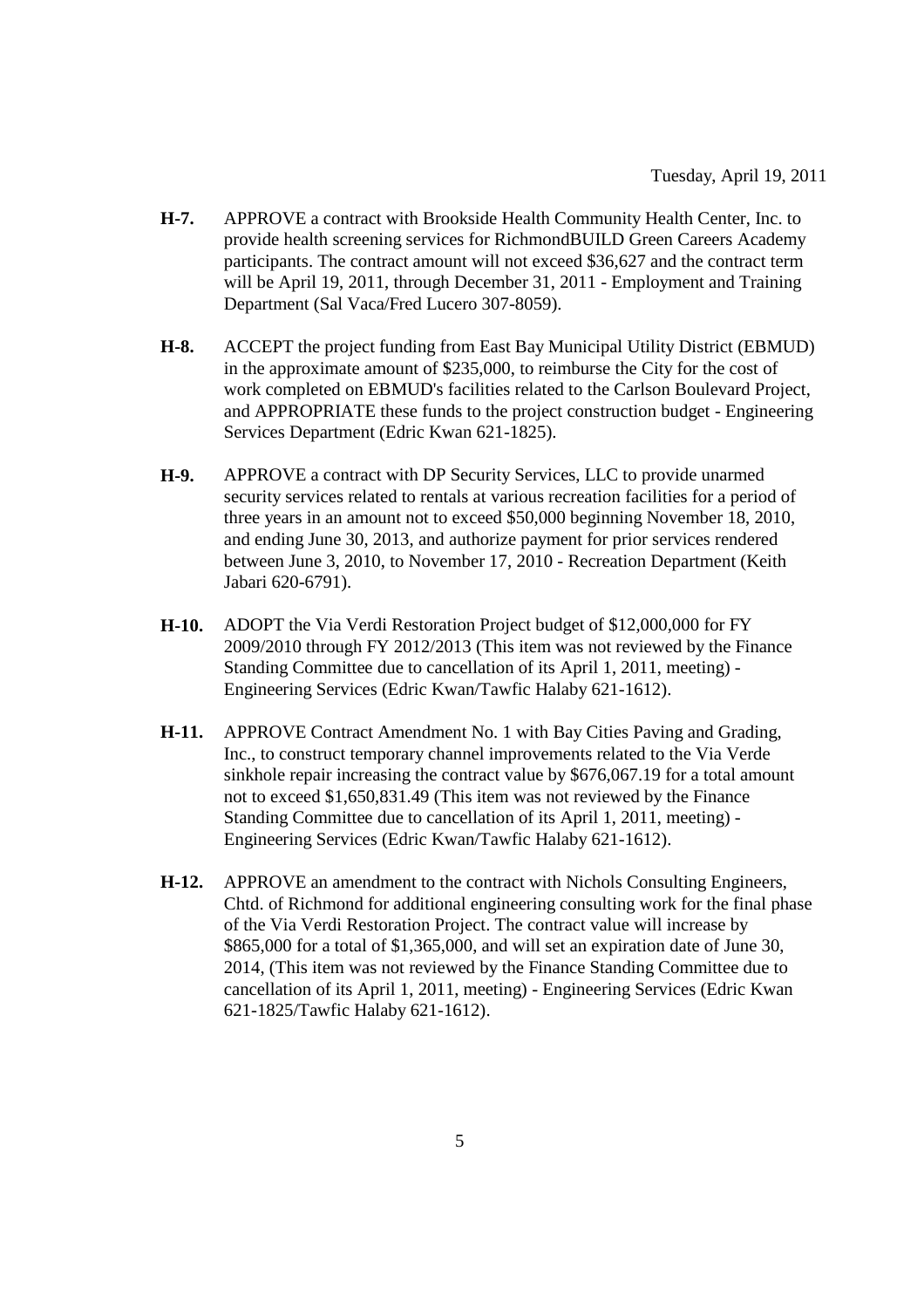- **H-13.** APPROVE a contract with Alpha Corp, dba SIRE Technologies, to upgrade the SIRE System, adding a new voting system for the City Council, Minutes Plus, Committee Manager, an Action Summary to post online the results of the Council's actions for each meeting, and import and provide online access to all City resolutions, ordinances, and minutes. The total contract amount will not exceed \$92,645 for a contract period of May 1, 2011, through May 31, 2012 - City Clerk's Office (Diane Holmes 620-6514).
- **H-14.** APPROVE a two-year contract with Just Fencing, Inc. for as-needed fencing services to expedite the securing of vacant properties related to code enforcement activity in an amount not to exceed \$30,000 per year - Police Department (Chief Magnus 621-1802).
- **H-15.** APPROVE the minutes for the March 1, 2011, meeting City Clerk's Office (Diane Holmes 620-6514).

#### **I. PUBLIC HEARINGS**

- **I-1.** ADOPT Order of Vacation No. 907, vacating the cul-de-sac portion of South 4th Street, north of Cutting Boulevard and south of Interstate 580 - Engineering Services Department (Edric Kwan/Joel Camacho 620-5482).
- **I-2.** (1) CONDUCT a joint City Council and Redevelopment Agency Board public hearing to receive testimony regarding the proposed 2011-2012 Annual Consolidated Action Plan for the Community Development Block Grant Program (CDGB) and Home Investment Partnership Program (HOME), which are funded by the U.S. Department of Housing & Urban Development HUD); (2) ADOPT a City Council resolution approving the Annual Consolidated Action Plan and authorizing the submittal of the 2011-2012 Annual consolidated Plan to the U.S. Department of Housing and Urban Development (HUD) and recognizing that the funding allocations listed in this report are estimates that will be finalized and adjusted once HUD releases its official funding to the City of Richmond; (3) ADOPT a Richmond Community Redevelopment Agency Board resolution for the administration of the CDBG and HOME Programs that also authorizes the executive director to negotiate and execute all contracts with vendors and professional services consultants as detailed in the Agenda Report, and to make any adjustments to the recommendations to ensure HUD funds are allocated in their entirety - Richmond Community Redevelopment Agency (Steve Duran/Patrick Lynch 307-8140).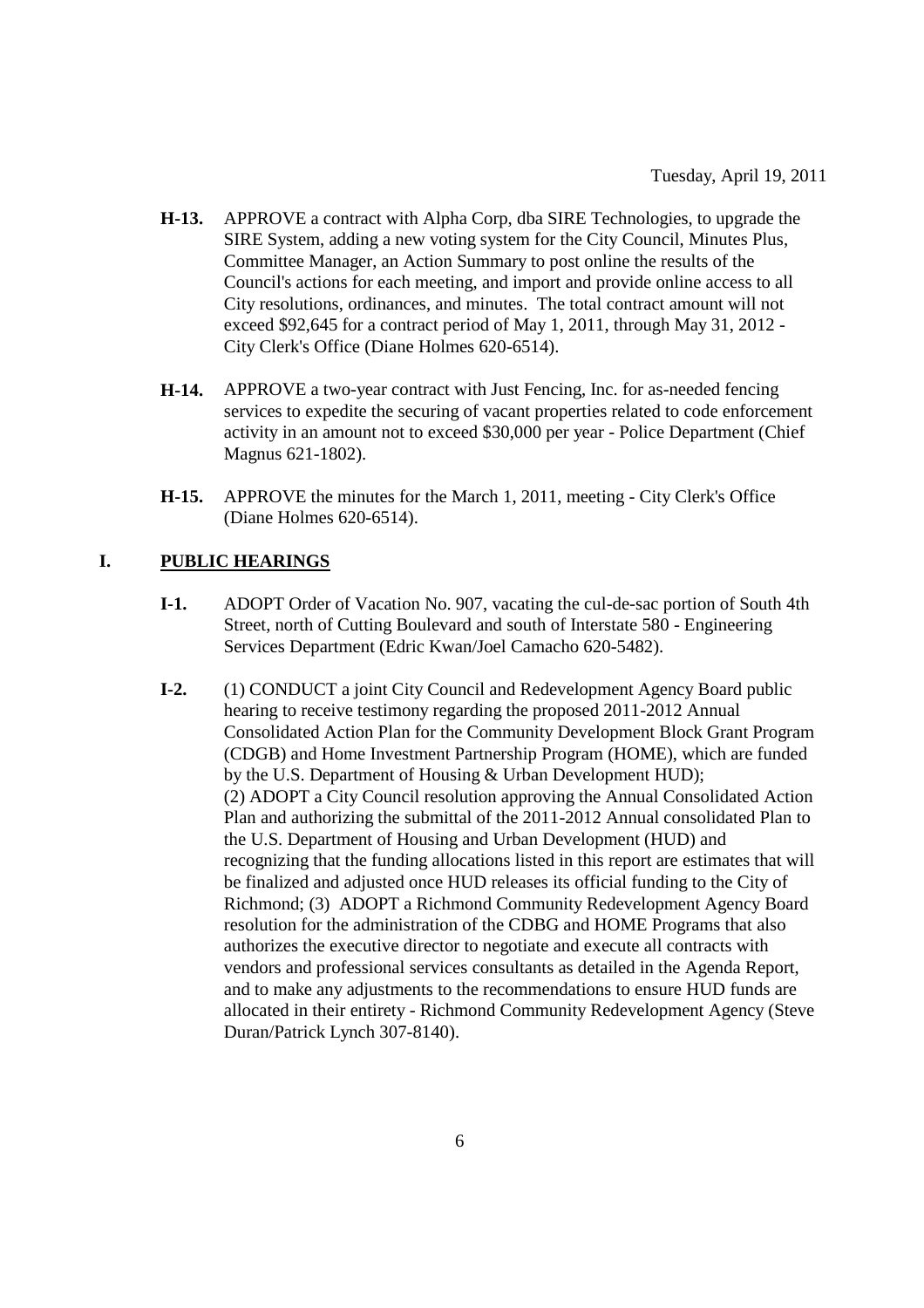**I-3.** (1) CONDUCT a joint City Council and Redevelopment Agency Board public hearing to receive testimony regarding two proposed amendments to the 2010- 2011 Annual Consolidated Plan for the Community Development Block Grant Program (CDBG), the Home Investment Partnership Program (HOME) and the Neighborhood Stabilization Program (NSP), which are funded by the U.S. Department of Housing & Urban Development; (2) ADOPT a City Council resolution approving the Citizen Participation Plan and the NSP-3 Substantial Amendment as two official amendments to the 2010-2011 Annual Plan; and (3) ADOPT a Redevelopment Agency resolution approving the Citizen Participation Plan and the NSP-3 Substantial Amendment as two official amendments to the 2010-2011 Annual Plan and Home Investment Partnership, (CDBG) (HOME), Annual Consolidated Plan - Richmond Community Redevelopment Agency (Steve Duran/Patrick Lynch 307-8140).

# **J. RESOLUTIONS**

- **J-1.** ADOPT a resolution expanding the South Richmond Planned Development Area (PDA) to support a grant application submitted to the Metropolitan Transportation Commission (MTC) for station area planning around the El Cerrito Del Norte BART and Cutting Boulevard - City Manager's Office (Bill Lindsay 620-6512).
- **J-2.** ADOPT a resolution in opposition of a policy of retreat from existing urban areas in the face of predicted rising sea levels posed by climate change (Councilmember Boozé 620-6581).

# **K. ORDINANCES**

**K-1.** INTRODUCE an ordinance amending Chapter 9.24 of the Richmond Municipal Code to eliminate the requirement to obtain a permit from the health department before keeping bees or maintaining an apiary within the City of Richmond (Vice Mayor Butt 620-6581).